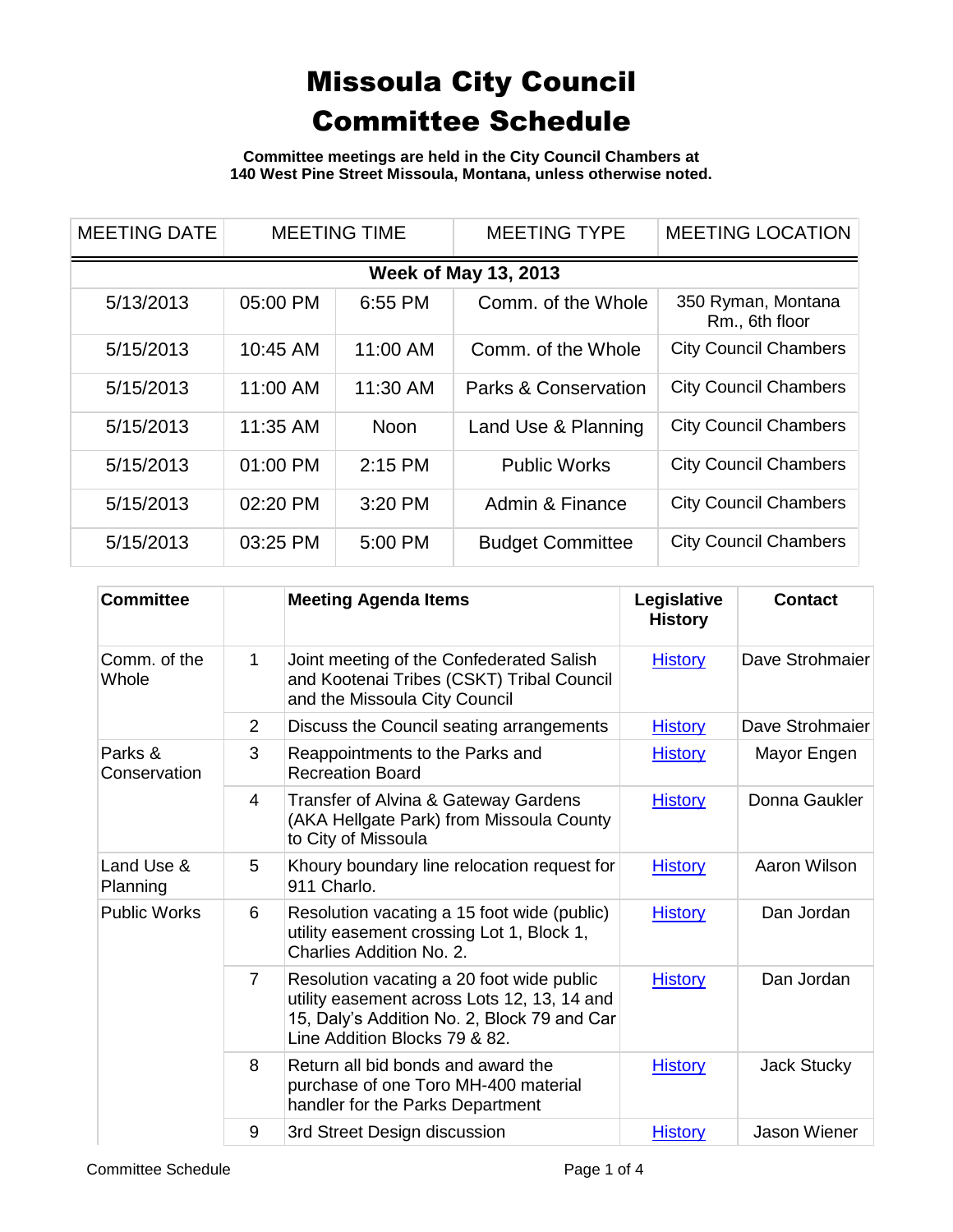**Committee meetings are held in the City Council Chambers at 140 West Pine Street Missoula, Montana, unless otherwise noted.**

|                    | 10              | Russell Street (4th to Ronan) Improvement<br>Strategy                                                                                                                                                                                                                                                                                                                                               | <b>History</b> | Marilyn Marler,<br>Alex Taft, Ed<br><b>Childers</b> |
|--------------------|-----------------|-----------------------------------------------------------------------------------------------------------------------------------------------------------------------------------------------------------------------------------------------------------------------------------------------------------------------------------------------------------------------------------------------------|----------------|-----------------------------------------------------|
|                    | 11              | An ordinance generally amending Chapter<br>12.12 Missoula Municipal Code entitled<br>"Curbs, Sidewalks and Paving to generally<br>update and clarify the regulations for<br>improvements in public rights-of-way and<br>establishing and clarifying certain fees.                                                                                                                                   | <b>History</b> | Doug Harby                                          |
| Admin &<br>Finance | 12 <sub>2</sub> | Resolution relating to pooled special<br>sidewalk, curb, gutter and alley approach<br>bonds, series 2013A; authorizing the<br>issuance of the series 2013A bonds,<br>making certain findings with respect to the<br>pledge of the revolving fund of the City of<br>Missoula to the security therefore and<br>concerning the pledge of the City's<br>revolving fund for the payment of the<br>bonds. | <b>History</b> |                                                     |
|                    | 13              | Fiscal Year 2014 CIP Discussion                                                                                                                                                                                                                                                                                                                                                                     | <b>History</b> | <b>Brentt</b><br>Ramharter                          |
|                    | 14              | <b>Parks and Recreation</b>                                                                                                                                                                                                                                                                                                                                                                         | <b>History</b> | <b>Brentt</b><br>Ramharter                          |
|                    | 15              | Ordinance amending Title 2, Chapter 2.82<br>entitled "Establishment of Continuous<br>Residency Requirements within the City<br>Limits for City Department Heads and<br>Supervisory Managers," Section 2.82.020<br>to replace the Finance Director (Treasurer)<br>with Central Services Director.                                                                                                    | <b>History</b> | <b>Bruce Bender</b>                                 |

*The following items have been referred to City Council committees, but the committees will not discuss them in the coming week:*

| Committee          |   | <b>Held Meeting Agenda Items</b>                   | Legislative<br><b>History</b> | <b>Contact</b>          |
|--------------------|---|----------------------------------------------------|-------------------------------|-------------------------|
| Admin &<br>Finance |   | Sewer Funds                                        | <b>History</b>                | <b>Brentt Ramharter</b> |
|                    | 2 | Equipment                                          | <b>History</b>                | <b>Brentt Ramharter</b> |
| Admin &<br>Finance | 3 | Discussion of Remote Attendance or Proxy<br>Voting | <b>History</b>                | <b>Caitlin Copple</b>   |
|                    | 4 | Journal vouchers                                   | <b>History</b>                |                         |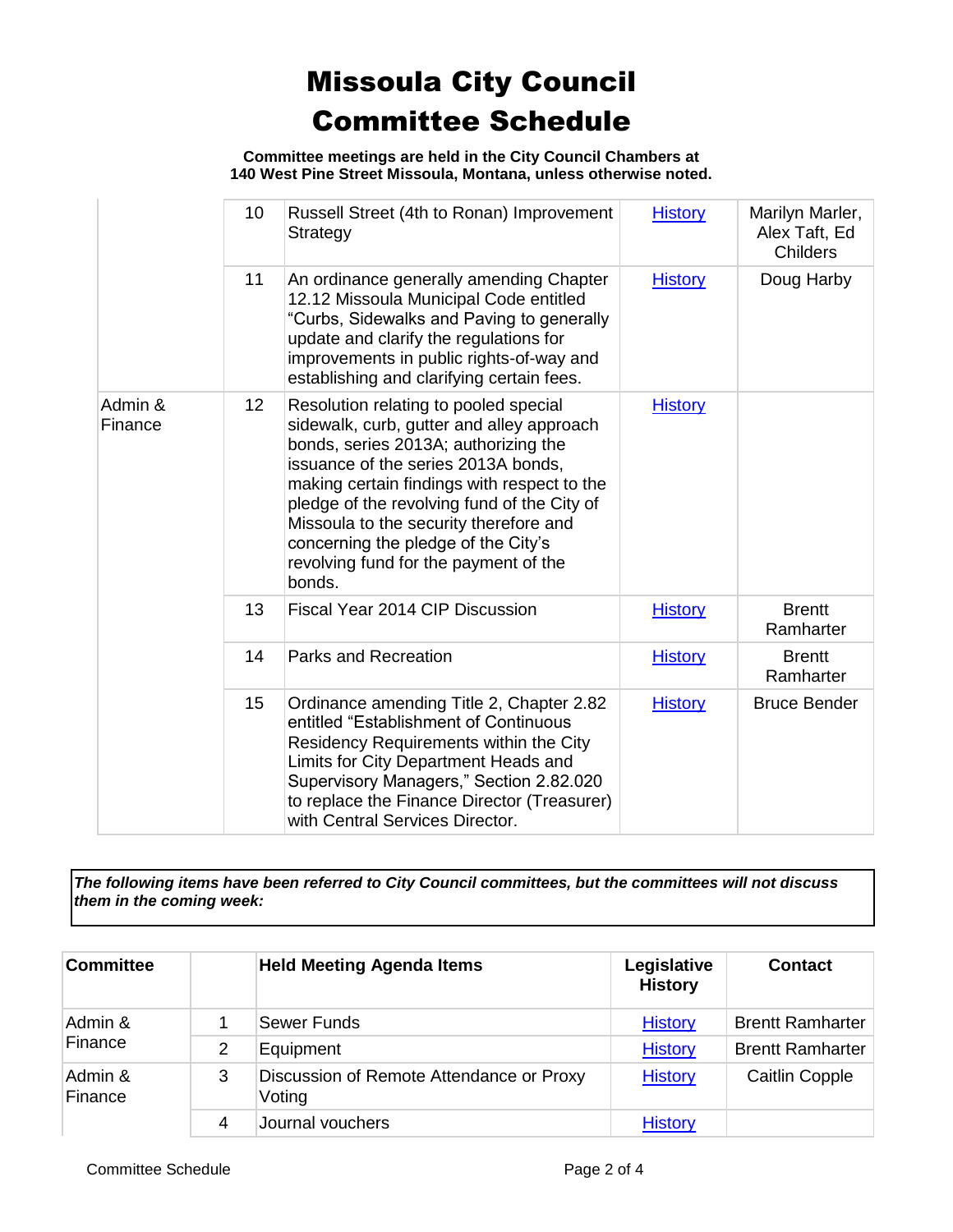**Committee meetings are held in the City Council Chambers at 140 West Pine Street Missoula, Montana, unless otherwise noted.**

|                         | 5              | Budget transfers.                                                                                                                                                                                                          | <b>History</b> |                             |
|-------------------------|----------------|----------------------------------------------------------------------------------------------------------------------------------------------------------------------------------------------------------------------------|----------------|-----------------------------|
|                         | 6              | Review the City's current policy for charging<br>the public for various City-produced<br>documents.                                                                                                                        | <b>History</b> | Dave Strohmaier             |
|                         | $\overline{7}$ | Disposition of surplus City land.                                                                                                                                                                                          | <b>History</b> | Nancy Harte                 |
|                         | 8              | <b>Whistle Blower Policy</b>                                                                                                                                                                                               | <b>History</b> | Adam Hertz                  |
| Parks &<br>Conservation | 9              | Agreement for lighting the Madison St.<br>Pedestrian Bridge                                                                                                                                                                | <b>History</b> | Donna Gaukler               |
|                         | 10             | Discuss the City's strategy to complete a<br>boundary survey of Greenough Park.                                                                                                                                            | <b>History</b> | Dave Strohmaier             |
| Comm. of the<br>Whole   | 11             | Updates from Council representatives on the<br>Health Board, Community Forum,<br><b>Transportation Policy Coordinating</b><br>Committee, other boards and commissions as<br>necessary. (Ongoing)                           | <b>History</b> | Ongoing                     |
|                         | 12             | Joint meeting of the Mayor, City Council and<br>County Commission; a facilitated quarterly<br>OPG review as directed in the Interlocal<br>Agreement.                                                                       | <b>History</b> | Mayor Engen                 |
|                         | 13             | Propose the City Council be a member unit of<br>the Missoula Chamber of Commerce.                                                                                                                                          | <b>History</b> | <b>Dick Haines</b>          |
|                         | 14             | Update on Urban Renewal District III (URD<br>III)                                                                                                                                                                          | <b>History</b> | <b>Caitlin Copple</b>       |
| Land Use &<br>Planning  | 15             | Annexation, (see separate list at City Clerk's<br>Office for pending annexations) (Ongoing in<br>committee)                                                                                                                | <b>History</b> |                             |
|                         | 16             | Amend Article 7. Error Corrections and<br>Adjustments to the subdivision regulations to<br>allow for restrictions or conditions placed on a<br>plat by the governing body to be amended or<br>removed by a future council. | <b>History</b> | Jon Wilkins                 |
|                         | 17             | Discussion of City planning issues with<br>members of the Planning Board.                                                                                                                                                  | <b>History</b> | Bob Jaffe                   |
| Pub. Safety &           | 18             | Health Department update.                                                                                                                                                                                                  | <b>History</b> | Ellen Leahy                 |
| Health                  | 19             | Fire Department update.                                                                                                                                                                                                    | <b>History</b> | Jason Diehl                 |
|                         | 20             | Discussion of sexual assault prevention<br>campaign and consideration of unfunded<br>crime victim advocate urban outreach<br>position.                                                                                     | <b>History</b> | <b>Caitlin Copple</b>       |
|                         | 21             | Safety aspects of management of the urban<br>deer population in the city of Missoula.                                                                                                                                      | <b>History</b> | Dick Haines, Jon<br>Wilkins |